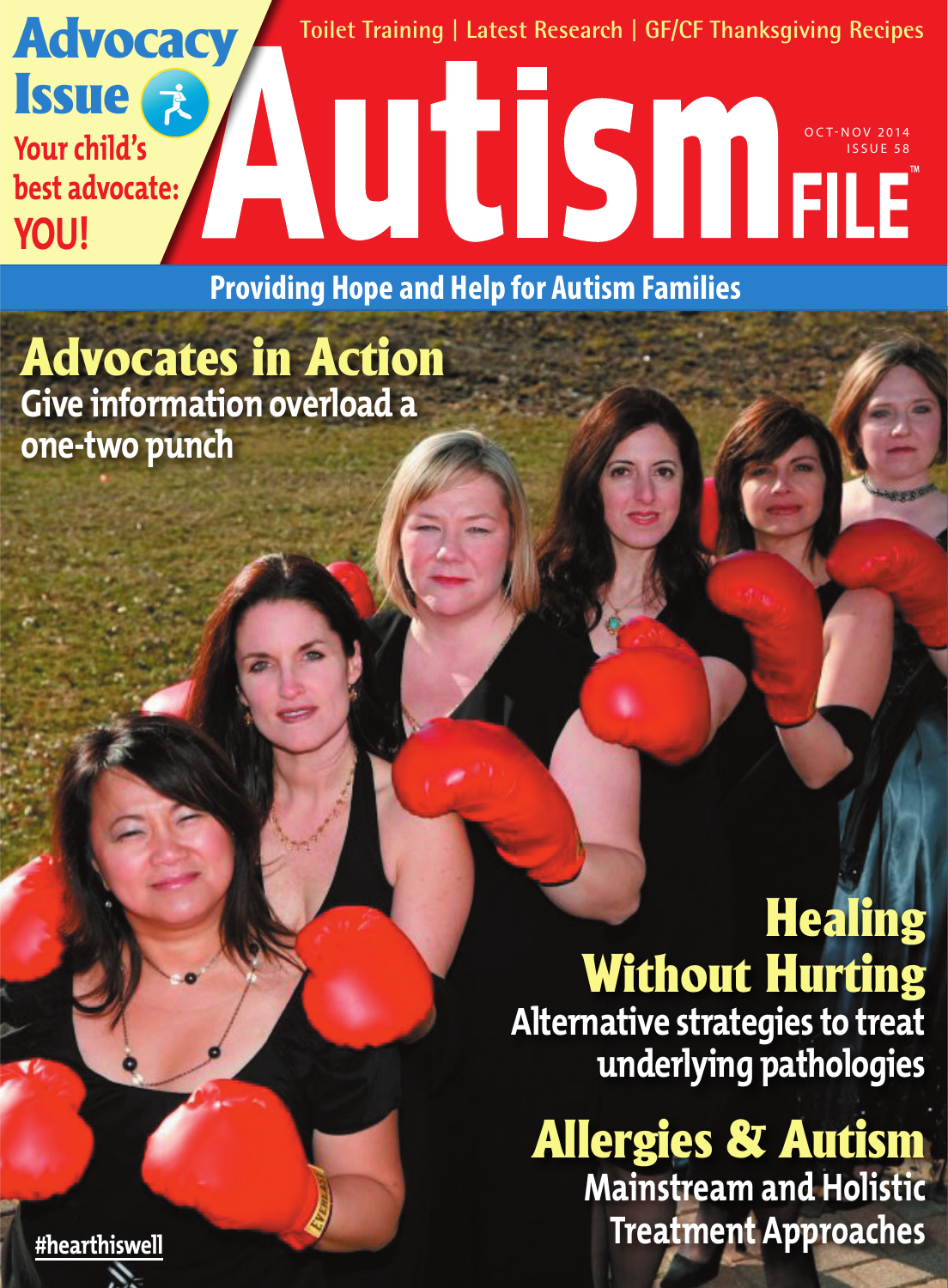# **Gratitude and Giving**

*With myriad nonprofit organizations all needing support, which efforts are a good fit for your hopes and philosophies?*

### **BY DEIRDRE IMUS**

It is often during life's most challenging times that we learn about gratitude. We are grateful for the help of family, for a friend's uncondit is often during life's most challenging times that we learn about gratitude. We are grateful for the tional support, or for a steaming cup of coffee. Sometimes, we are grateful simply because we know that no matter how difficult circumstances seem—and with kids of any nature, there are some doozies—usually, it could always be worse.

When these moments of clarity strike, we must seize them; hug our children, kiss our spouses—and think about how to spread this good fortune far and wide. Whether you prefer to donate time, money, or resources, there is always—always—something you can do to give back, to make life a little easier for someone else, and to make a difference in the world.

## **WEALTH OF OPPORTUNITY**

According to the National Center for Charitable Statistics, there are currently more than 1.5 million nonprofit organizations in the United States. Some are large, some are tiny, and they range in scope from combating illnesses like cancer and training service dogs to raising awareness of environmental issues and assisting children with autism and their families.

It is fantastic and encouraging that so many worthwhile foundations exist. Unfortunately, it is also

#### DEIRDRE IMUS...



…**National Leader for Children's Health and the Environment** Deirdre Imus, founder of the site devoted to environmental health, [www.imusenvironmentalhealth.](http://www.imusenvironmentalhealth.org) [org,](http://www.imusenvironmentalhealth.org) is President and Founder of The Deirdre Imus Environmental Health Center® at Hackensack University Medical Center and Co-Founder/Co-Director of the [Imus](http://www.imus.com/imus-ranch/” \t “_blank)  [Cattle Ranch for Kids with Cancer](http://www.imus.com/imus-ranch/” \t “_blank). She is a *New York Times* best-selling author and a frequent contributor to FoxNewsHealth.com, and Fox Business Channel. In her quest to clean up the environment for our kids, Deirdre developed the award-winning

Greening The Cleaning® program and product line, which replaces the hazardous ingredients commonly found in cleaning agents with environmentally-responsible, less toxic ingredients whenever possible. The program and products are used throughout the country in schools, healthcare facilities, and businesses.



*…the majority of people who volunteer feel physically healthier, have an improved sense of well-being, and experience lower stress levels.* 

 $\blacktriangle$ 

overwhelming. You may find yourself wanting to contribute to a cause, but unsure of where to start, or if a particular organization is even worthy of your time, money, and attention. We are a country of excess, and (happily) wanting to help others is no exception.

The importance of this dilemma cannot be overstated. While someone might start a nonprofit with the noblest of intentions, sometimes these intentions get muddled along the way. Or new leadership takes an organization in a different, less legitimate direction. Or an accounting error causes funds to be misdirected,

stolen, or worse. When you decide to align yourself with a cause, you should feel good about it, which is sometimes easier said than done.

## **NARROWING THE OPTIONS**

Luckily, there are several ways to procure the information necessary to help you make an educated charitable choice. One of the better known providers of such knowledge is GuideStar.org, itself a public charity. GuideStar gathers and disseminates information about every single IRS-registered nonprofit organization in the U.S. As they note on their website, GuideStar is neither a charity evaluator nor a watchdog. They merely collect, organize, and present users relevant information on a nonprofit—its mission, finances, governance, and more—in a straightforward, easily accessible format.

GuideStar users can search for worthy causes in a number of ways—by